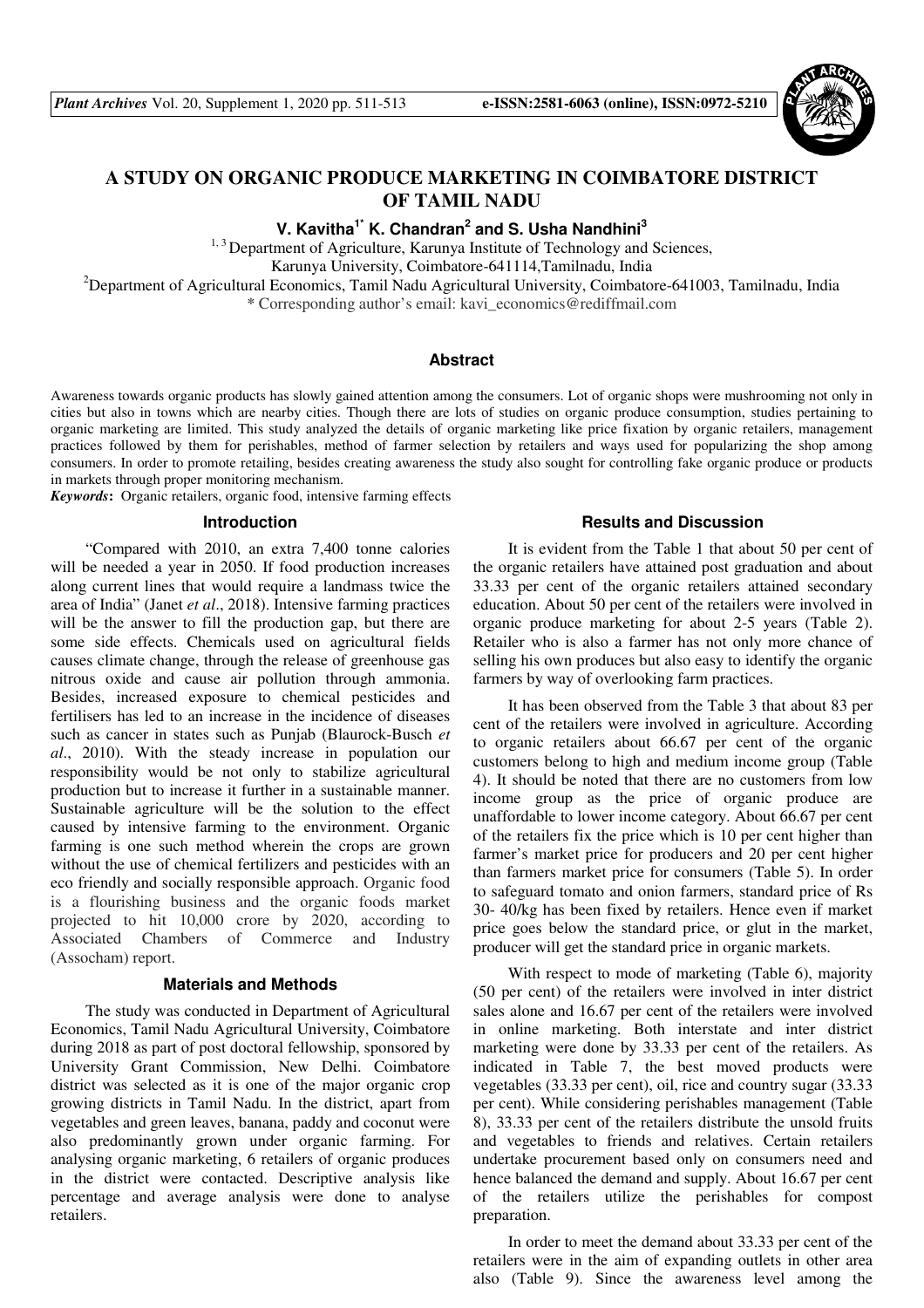consumers about the organic produce was less, majority of the retailers (66.67 per cent) were not in an idea of opening outlets elsewhere. About 50 per cent of the retailers were engaged in fresh fruits and vegetable selling for weekly once (Table 10). The retailers choose farmers either who were certified under any certification agency or farmers who were grouped under any organic association or by undertaking farm visit and visualizing the organic practices directly (Table 11).

Publicity through websites was used by majority (50 per cent) of the retailers and 33.33 per cent of the retailers utilized social media like you tube and WhatsApp for propaganda. Some retailers used some innovative method like mentioning the name of the organic farmer who supplied the organic produces along with contact numbers in the name board (Table 12).

#### **Conclusions**

- In order to encourage organic farmers in marketing, more exclusive organic farmers market like regular farmers market must need to be setup in all the districts. Currently, some stalls in regular farmers market is reserved for organic farmers. But most of the organic farmers were not willing to set up stalls in farmers market since the customers compare the price of organic and inorganic produces when they are nearby and it will discourage organic selling.
- Nowadays Farmer producer organizations (FPO's) played a major role in farming by addressing all significant concerns in marketing starting from input marketing to sale of final produce. Government organizations like NABARD should come forward and start exclusive FPO's for organic farmers so as to bring a great change in the life of these farmers.
- Organic shops were unable to procure all the harvested produce from a farmer. Only a portion of the produce has been sold by the farmer for the premium price in the organic shops and the remaining were sold at the market price in regular shops or vegetable markets. Less demand from consumers was the major reason sort out by the retailers for non procurement of all the harvested produce from a single farmer. Hence promoting awareness about the importance of consuming organic produces is the need which should be propagated to the mind of all the consumers through media.
- The Indian Council for Research on International Economic Relations (ICRIER) in 2017 surveyed over 100 companies in the organic sector, located in major cities. According to the ICRIER report, there is a prevalence of fraud and malpractices in the organic business. These malpractices can be of different types, the most serious of which is mixing organic products with conventional products (eatrightindia.gov.in). It is essential to control fake organic produce or products in market through proper monitoring mechanism. The retailers who were selling the real organic produces get affected by this misconception among the consumers. Many consumers of organic were doubtful about the authenticity of being organic especially for vegetables and fruits where no certification labels were given (Kavitha *et al*., 2019). Some well informed consumers were ready to check the quality of organic produces, but the cost and distance of food testing labs hamper those

consumers. Opening more Government authorized food testing labs was suggested not only by consumers but also by the retailers who are also in need of food testing inorder to maintain the credibility of the shop, if they bring in produces from distant places.

• In the GST, all branded and packaged food produces incur tax. In practice to differentiate their quality, most of the organic produce were branded and labeled with certification. By giving tax exemption to branded organic produce, the price level of it will come down as to branded inorganic produce. Thus by these practices, producer is assured of a ready market, retailer encouraged in organic trading and consumer benefited by reduced price.

## **Acknowledgement**

The first author gratefully acknowledges the University Grant Commission, New Delhi, for providing financial support under Dr. S. Radhakrishnan Post Doctoral Fellowship.

**Table 1 :** Educational details of organic retailers

| S.No | <b>Particulars</b>      | <b>Percentage</b> |
|------|-------------------------|-------------------|
|      | Secondary               | 33.33             |
|      | <b>Higher Secondary</b> | 16.67             |
|      | Post graduation         | 50.00             |
|      | <b>Total</b>            | 100               |

Source: Primary survey data

Table 2 : Experience in organic retailing

| S.No | <b>Particulars</b>  | <b>Percentage</b> |
|------|---------------------|-------------------|
|      | Less than two years | 16.67             |
|      | 2-5 years           | 50.00             |
|      | More than 5 years   | 33.33             |
|      | <b>Total</b>        | 100               |

Source: Primary survey data

**Table 3 :** Secondary occupation of organic retailers

| S.No | <b>Particulars</b> | <b>Percentage</b> |
|------|--------------------|-------------------|
|      | Agriculture        |                   |
|      | Non Agriculture    |                   |
|      | <b>Total</b>       | 100               |

Source: Primary survey data

| <b>Table 4 :</b> Retailers view about the income of organic |  |  |  |  |
|-------------------------------------------------------------|--|--|--|--|
| customers                                                   |  |  |  |  |

| S.No | <b>Particulars</b>           | Percentage |
|------|------------------------------|------------|
|      | High income group            | 16.67      |
|      | Medium income group          | 16.67      |
| 3    | High and medium income group | 66.67      |
|      | Low income group             | Nil        |
|      | <b>Total</b>                 | 100.00     |

Source: Primary survey data

Table 5 : Price fixation by retailers for producers and consumers

| S.No | <b>Particulars</b>                                                                                                         | <b>Percentage</b> |
|------|----------------------------------------------------------------------------------------------------------------------------|-------------------|
|      | For producers- 10 % higher than<br>farmers market price and for<br>consumers 20 % higher                                   | 66.67             |
| 2    | For producers $-10-15$ % higher than<br>farmers market price and for<br>consumers 15-20 % higher                           | 33.33             |
| 3    | Fixation of standard price for some<br>highly price fluctuating vegetable<br>commodities inorder to safeguard<br>producers | 100.00            |

Source: Primary survey data